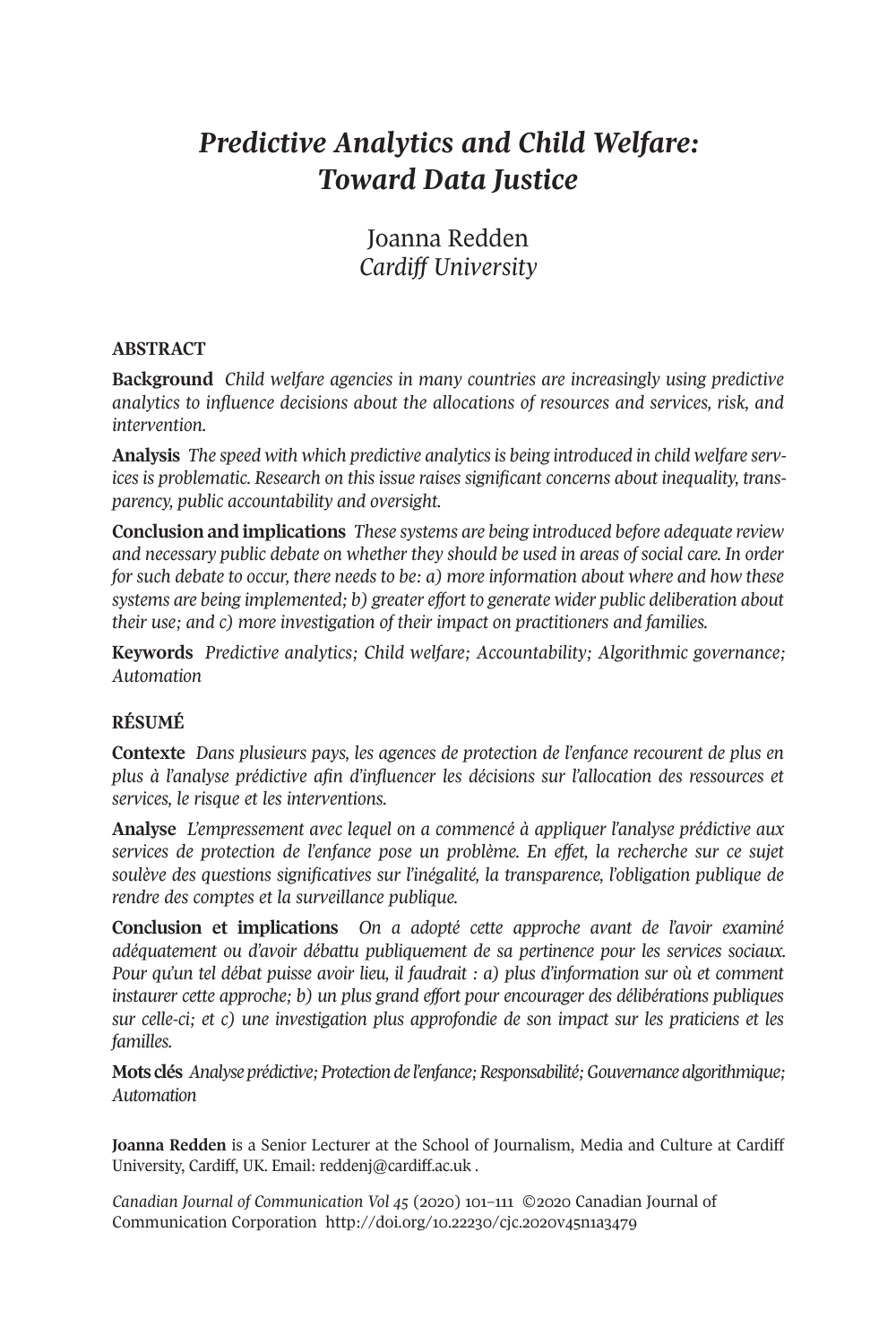### **Introduction**

Local authorities in the United Kingdom and administrations in other countries are introducing predictive analytics into child welfare services. In the United Kingdom, local authorities are introducing predictive analytics in part as a response to austerity policies that have led to funds and services being drastically cut. Local authorities in England have had funding from central government cut by nearly a third in realterms since the Conservatives launched their austerity program in 2010 (Innes & Tetlow, 2015). The poorest councils, such as those in the metropolitan areas of the north of England and eastern London boroughs, have been hit the hardest and have been unable to raise sources ofrevenue in the same way as the wealthier councils on the western side of the city and in the south of England (Gray & Barford, 2018; Petrie, Ayrton, & Tinson, 2018). The corollary is that councils with the most need are the least able to respond, since the cuts have come at the same time as demand has increased. To offset this loss, some councils have adopted predictive analytics systems with the aim of making better use of scarce and decreasing resources in order to identify those in need faster, gain a better understanding of the issues, and facilitate resource allocation. This article is part of the work being conducted at the Data Justice Lab at Cardiff University to investigate the uses of predictive analytics and scoring systems in the public sector. It presents a literature review highlighting the risks that come with the use of predictive analytics and automation in child welfare.

The use of predictive analytics systems for the administration of child welfare services is an example of the kinds of algorithmic tools and techniques being introduced in social services sectors more broadly. The councils of Thurrock, Newham, Tower Hamlets, Hackney and Bristol in the U.K. are, at the time of writing, trialing or using predictive analytics in the administration of their child welfare systems. Some jurisdictions are acquiring technologies from private sector vendors, such as Xantura's Children's Safety Profiling Model (London Borough of Hackney, 2017; Xantura, 2018). Some councils, such as Bristol, are developing their own in-house systems. These new decision support systems are being introduced into the administration of child welfare services with good intentions, and as a result of scarcity. However, these systems can result in unintended negative consequences for those who have had their personal information included, often without consent. Very little is known about these systems, as vendors such as Xantura argue that they cannot release the details about the technologies as it may prejudice potential interventions and compromise their commercial interests (LBH, 2017). This article aims to demystify these systems somewhat. It identifies a number ofrisks and concerns and questions whether new data-driven decision support systems, such as child welfare predictive analytics, should be implemented. The article raises concerns about the closed and insular manner in which these systems are introduced and calls for greater transparency, the implementation of accountability measures, and public engagement.

## **Arguments presented for predictive analytics and the automation of child welfare services**

Predictive analytics can be defined as a system that combines data, algorithms, machine learning, and statistical techniques to predict what may happen in the future.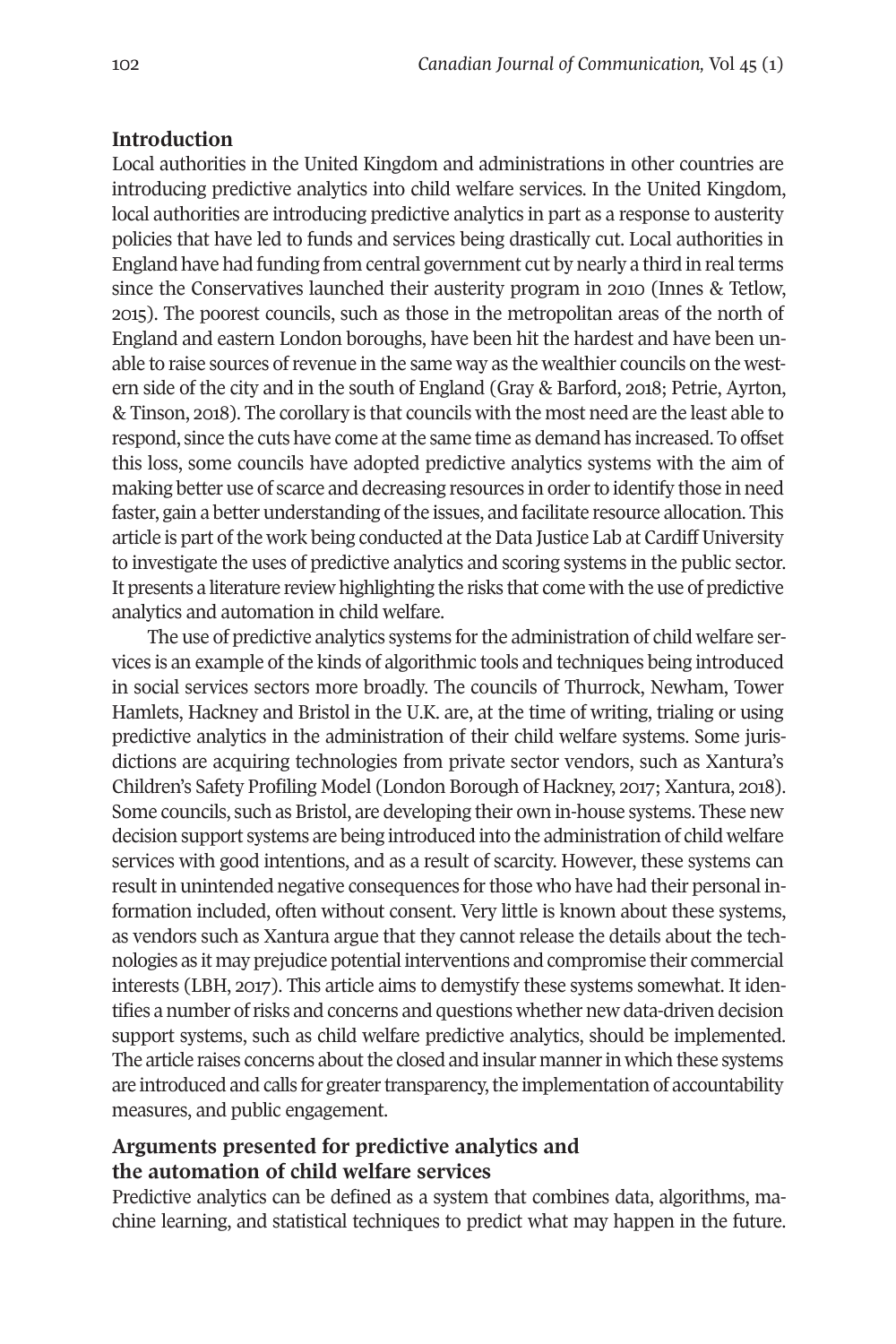These systems are being used across sectors, including retail, where they are used to make decisions about how to target consumers (Turow, 2014, 2017); health research and services (Powles & Hodson, 2017; Prainsack, 2017); and government, where they are used to try to improve productivity and services (Redden, 2018). In child welfare, predictive analytics is being used to estimate the risk of a child being abused and the likelihood that harmful events will reoccur; it is also being used to understand how different aspects of a child welfare and social system interact in the administration of a child's welfare and to learn more about agency operations (Teixeira & Boyas, 2017). The results of this literature review suggest that often the goal for these systems is to identify children and families in need and to intervene early. The argument for the application of predictive analytics in child welfare is often that authorities should take advantage of all the tools necessary to prevent harm to a child and help families before they are in crisis. The developers of predictive analytics tools argue that these are to aid social workers to make case-management decision, notto override them **(**Eubanks, 2018; Dencik, Hintz, Redden, & Warne, 2018). Vendors and administrators stress that predictive analytics should be one tool among many for social workers. In addition, it is argued that these systems can help resource-poor public administrations do more with less. This logic often overshadows how the uses of predictive analytics can result in unintentional harm.

## **The use of child welfare predictive analytics**

Predictive analytics is also being adopted by child welfare agencies in the United States. Some countries, such as New Zealand and Canada, are considering the use of these systems. For example, the Saskatoon Police Service is currently working with other levels of government and considering its application (Stoneham, Stockdale, & Gossner, 2017). It is difficult to know precisely where and how predictive analytics and other types of algorithmically driven systems are being introduced in child welfare and public services more broadly, since few governments list the types of administrative systems they procure (Treasury Board Secretariat of Canada, 2017). Further, it has been argued that given the risks that come with algorithmically informed decision-making, the use of these systems should be made public and the provision of a list of where and how such systems are in operation is needed (Dencik, Hintz, Redden, & Warne, 2018; Science and Technology Committee, 2018).

The use of predictive analytics in child welfare is part of the continuum of the history of the computerization, automation, and rationalization of social work, in which a range oftools has been introduced to support decision-making processes in the past three decades. These include the introduction of guidelines, checklists, risk-assessment tools, new information, and computerized protocols to modernize systems and procedures (Alfandari, 2017; Gillingham & Graham, 2017). Unfortunately, the introduction of what was claimed to be an innovation also often undermined the practice of social work by impeding decision-making instead of enhancing it, and by directing attention away from the relational aspects of social work (Gillingham, 2018; Munro, 2010; White, Broadhurst, Wastell, Peckover, Hall, & Pithouse, 2009). Given the cost of introducing new information systems, in monetary terms and in terms of the risks to the people these systems are intended to support, it is clearly more ethical and just for govern-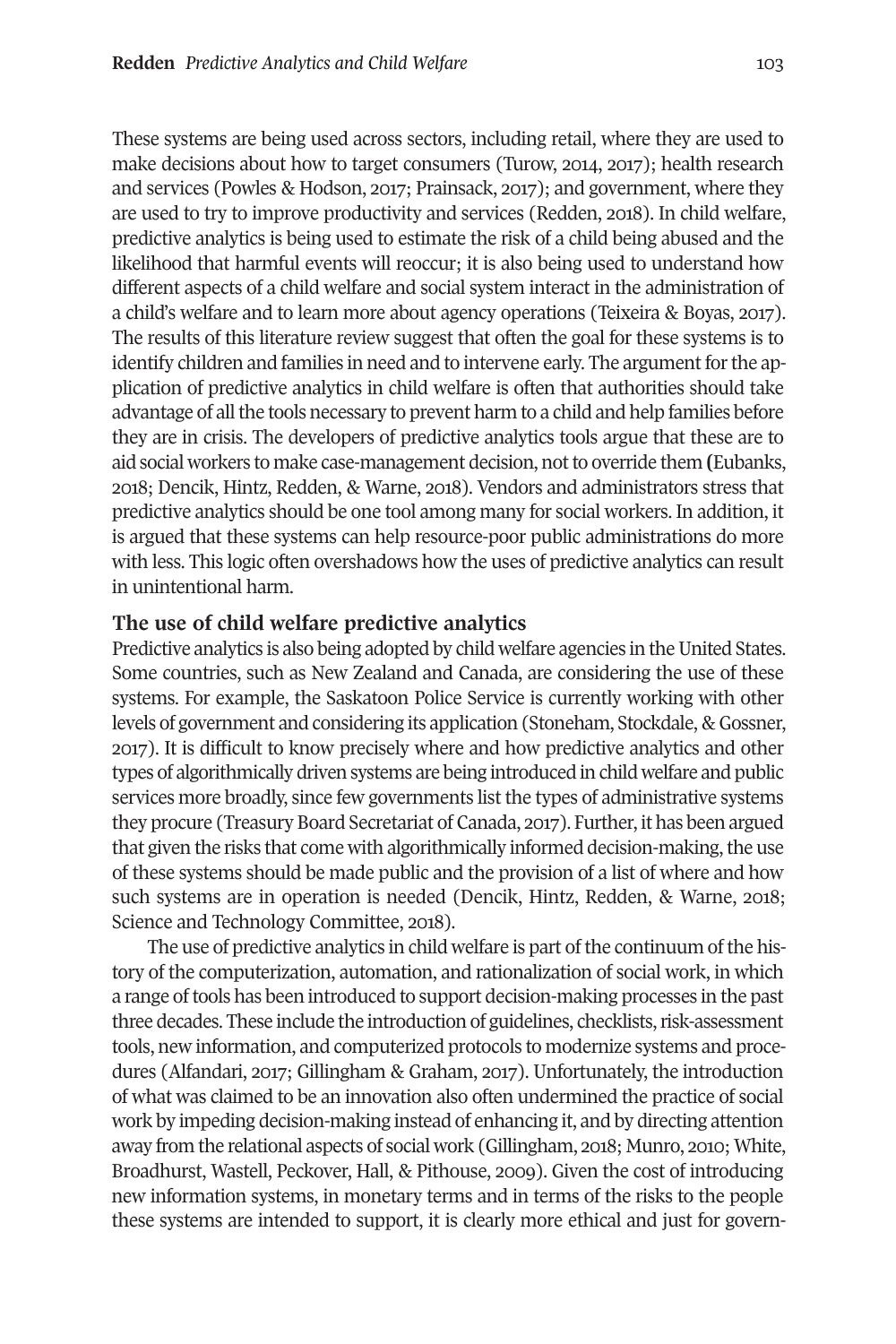ments introducing such changes to appreciate the complexity involved from the start. In the case of using predictive analytics in the administration of child welfare services, this would involve identifying the full range of risks the new systems present, investigating long-term unintended consequences, and enabling greater debate about the changes taking place. The following section introduces the results of a literature review thatidentifies five broad groups of issues and risks associated with the deployment of predictive analytics in child welfare systems, namely: 1) lack of transparency, 2) bias, 3) accuracy and reliability, 4) stigmatization, and 5) the limits of the data.

#### **Predictive analytics issues and risks**

#### *Lack of transparency*

It is often difficult for the users of social welfare predictive analytics tools to understand how these systems work and how to interrogate them, especially since this is not a requisite skill set in this line of work. This is also a common problem that has been identified more broadly in the application of algorithmic and artificial intelligence systems in other sectors (Pasquale, 2015). A range of factors can make it difficult for people to interrogate these systems or their outputs. For example, these systems are often black boxed or appear to be a form of "technomagic," whereby intellectual property rules preclude the ability to assess how they actually work; even ifthey are open, often their construction involves multiple makers and iterations, which makes it difficult even for specialists to unpack them (Gillingham, 2018; Pasquale, 2015). Also, many of these systems go unquestioned; there is a general belief that these new data systems are objective and neutral, which makes it "normal" not to interrogate them (Kitchin, 2017).

The recent European General Data Protection Regulation (EU 2016), which came into force in May of 2018, was meant to be a corrective measure to address the lack of transparency surrounding data practices more generally. Underthe EU GDPR individuals now have the right to request an explanation about how an automated system makes decisions about them. While this is useful, in the case of child welfare, those enlisted in predictive analytics systems do not necessarily know that their data are being used orthat decisions about them are being made through the use of these systems (Dencik, Redden, Hintz, & Warne, 2019). This brings about several questions related to transparency. For example, do the data subjects of child welfare predictive analytics know they are being subjected to automated risk assessment? How and by what means should people be informed about automated decision-making? Does the fact that social workers know about their use imply that notice has been given? Finally, if a person is notified, given uneven knowledge and power structures in family investigations, is it likely that someone is able and willing to challenge the outcome of an automated decision (Keddell, 2018)?

### **Predictive analytics and bias**

The use of predictive analytics in child welfare, as with applications in other areas, such as policing (Shapiro, 2017), sentencing (Angwin, Larson, Mattu, & Kirchner, 2016), performance scoring (O'Neil, 2016), and credit scoring (Hurley & Adebayo, 2016), can reinforce and exacerbate discrimination.In these contexts, predictive analytics systems, similar to other optimizing systems, can become co-creators and shapers of the envi-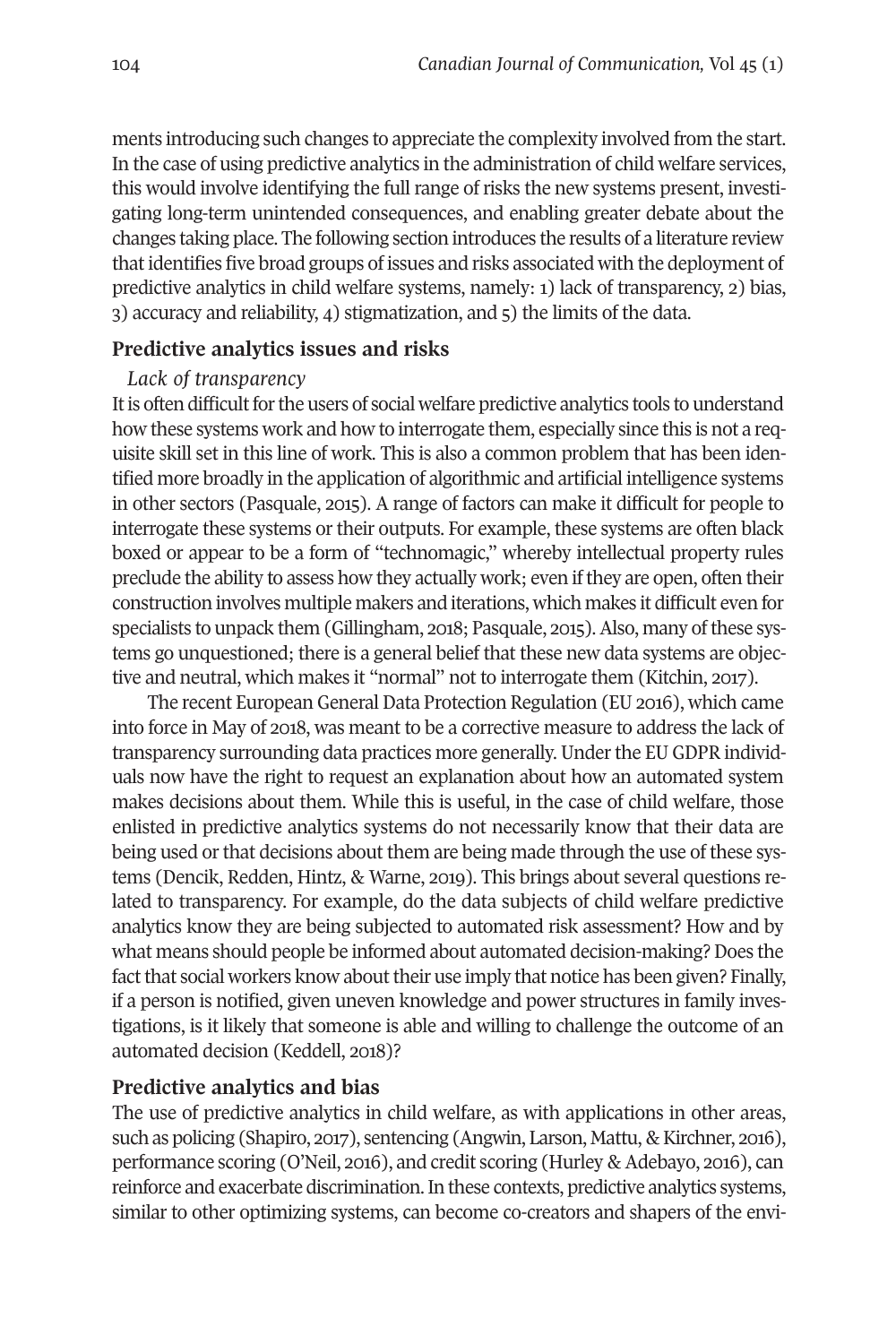ronments they analyze (McQuillan, 2017; Overdorf, Kulynych, Balsa, Troncoso, & Gürses, 2018). For example, the production ofrisk scores and automated assessments about families can influence those who work with them. The systems may generate negative feedback loops since there are biases embedded in data systems, whereby data inputs are not necessarily correct, objective, and neutral. As noted by Emily Keddell (2018), child welfare data are not necessarily a record of the truth nor of all incidents of child abuse since they are a record of the "administrative recording of factors—such as reports to child protection services or legal orders" (par. 2). If those who report have class and racial biases about those they are investigating, these will be reproduced in the reporting, the data, and the outputs of the predictive system. There is, therefore, the potential in these circumstances forthe model to *reinforce* longstanding racist and class biases (Eubanks, 2018; O'Neil, 2016).

Previous investigations have provided some information about how bias can enter predictive analytics systems in child welfare. Both Alleghany County in the United States and the New Zealand government enabled investigators to study their systems. In New Zealand, concerns led to further research before deciding not to implement the predictive system investigated. In the United States, Virginia Eubanks (2018) raised concerns about how bias can enter a system through the over-representation of a particular population in the datasets being used. She raised concerns about the choice of datasets being used, assumptions embedded in the types of variables identified as significant, and how these variables are weighted. For example, she discovered the use of variables such as the length of time a parent received social benefits or whether or not they were a single parent. Another problem identified in the Eubanks (2018) study was that the dataset being used to generate the scoring system was comprised only of people receiving benefits. Those accessing private services did not have their data used in the scoring system. The generated risk scores were biased since they were based only on those using public services and notthe entire population. Eubanks found that a quarter of the variables used in the Alleghany model were "direct measures of poverty" (2018, p. 156). As she notes, this was particularly significant because in the United States, 75 percent of children investigated for abuse involve investigations for neglect and not physical or sexual abuse. The definition of neglect is subjective (Eubanks, 2018). Philip Gillingham and Timothy Graham's (2017) study of the New Zealand model noted that the system punished the poor, as the higher weighted variables were proxies for poverty. For example, the public assistance database was used to train the algorithm. As a result, this variable was heavily weighted and the length of time a parent was on benefits was used as a significant variable.In both cases, assumptions about risk were made and those assumptions were reflected in both the choice of datasets and the weighting, ultimately affecting the output guiding decision-making.

#### *Accuracy and reliability*

Accuracy is a significant issue in risk scoring. Those developing algorithmic systems to identify risk must negotiate between false positives and false negatives. The objective is to balance accurately predicting those at high risk, while not being wrong too often by misidentifying people as high risk (Williams, 2017). In addition, those developing these systems are also trying to ensure they do not miss or overlook people who the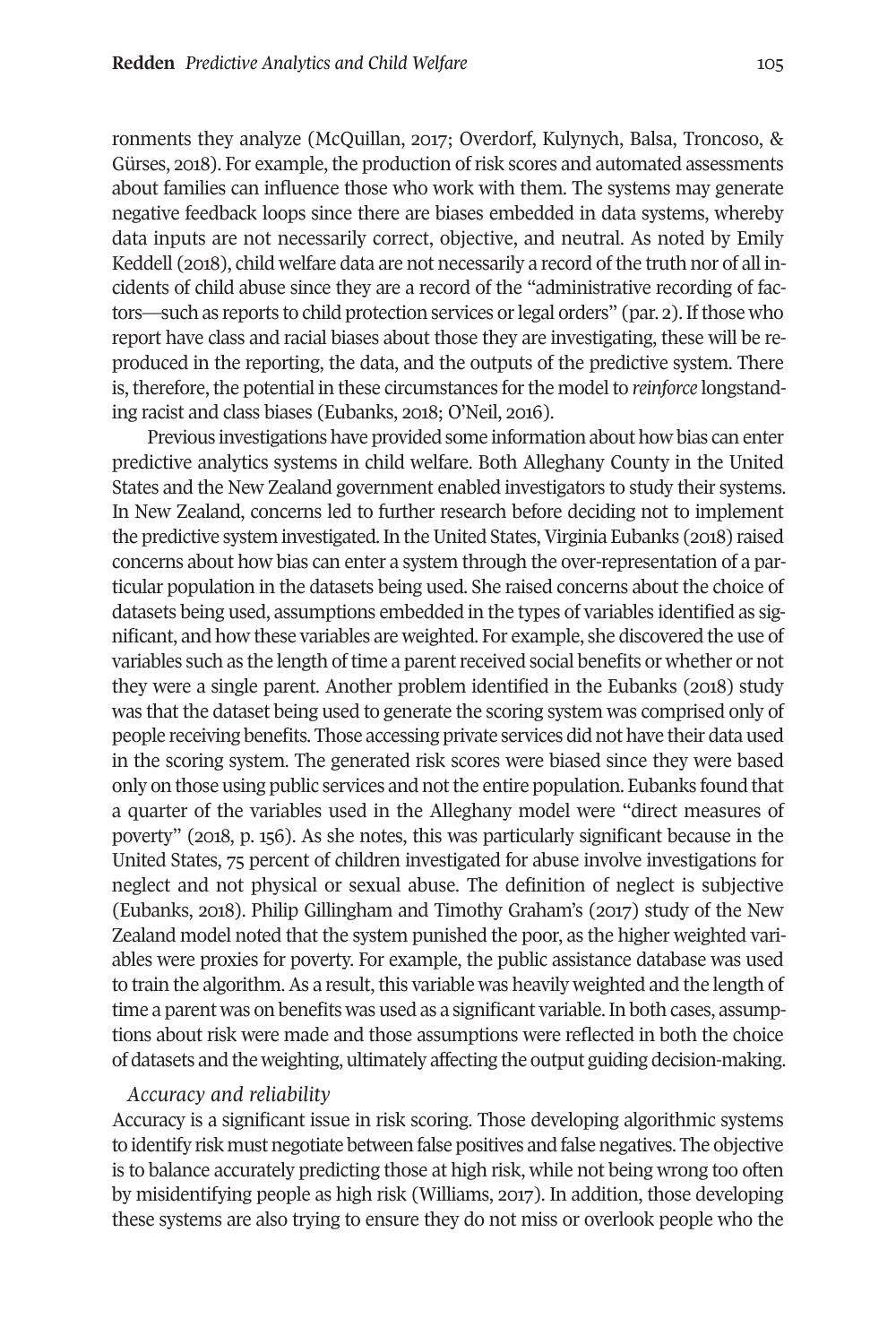system should have scored as risks. Given that people will always be wrongly flagged as a risk with predictive systems, should such systems be used when they could influence the lives of families? Further, how inaccuracy is dealt with is important. What opportunities are people offered to challenge or remove themselves from these systems when a high-risk score is wrong? What support will be provided to those misidentified? How can they challenge these systems, and who will help them do so?

Transparency about how accurate and reliable a system is should be a basic reporting requirement by agencies that use these systems and the vendors that promote them. The number of people a predictive analytics system correctly identifies is not the only way to assess its effectiveness. Assessing effectiveness should also include accounting for how many people were incorrectly identified. Keddell (2018) argues that when it comes to predictive analytics, "the devil is in the detail." Errors can be common. Christopher Church and Amanda Fairchild's (2017) assessment of a predictive model used in Los Angeles' children's services, which was promoted as highly effective in practice, "produced a false alarm 96 percent of the time" (p. 71). Is the accuracy rate of a predictive analytics model good enough to warrant the risk of its use? Accuracy and reliability are key ethical considerations that should not be left solely to the makers of predictive analytics systems in child welfare or social services.

We know too little about how these risk scores are being used in practice by social workers. The Eubanks (2018) study of social workers in Alleghany demonstrated that the outputs of predictive systems can influence and bias those using them—even when they know that accuracy and reliability are problems. Case study interviews with those implementing data systems in the public sectorin the U.K. show little attention is being devoted to investigating how the use of these tools may be changing social work or the lives of those whose data is caught up in these systems (Dencik, Redden, Hintz, & Warne 2019). Research in the United States has found that caseworkers are not getting the training needed to understand and interpret risk scores. In a context where there are few resources available for those identified as at risk, agencies are raising concerns that caseworkers who do not understand the limits of risk scores may try to avert risk by placing children in care because the resources to intervene are not available. The fear is that this will put further pressure on the system by increasing the number of children in care and lead to increased caseloads and more separated families (Teixeira & Boyas 2017).

#### *Stigma*

What are the long-term implications of being wrongfully labelled as at a high risk of abusing your children? Little attention is being devoted to investigating and recording the kind of harm that a false flag can cause. Amnesty International's (2018) research on the Gang Matrix, a database of suspected gang members, in theU.K. demonstrated how surveillance and secret labels can stigmatize young people throughout their interactions with government, affecting their opportunities and prospects as they look for work, seek housing, and go through school. This reinforces previous research on the effects of labelling young offenders as "high risk" (Restivo & Lanier, 2015). A label presents a symbolic marker that can follow people throughout their interactions with the state, particularly when such markers are digitized and shared (Murphy, Fuleihan,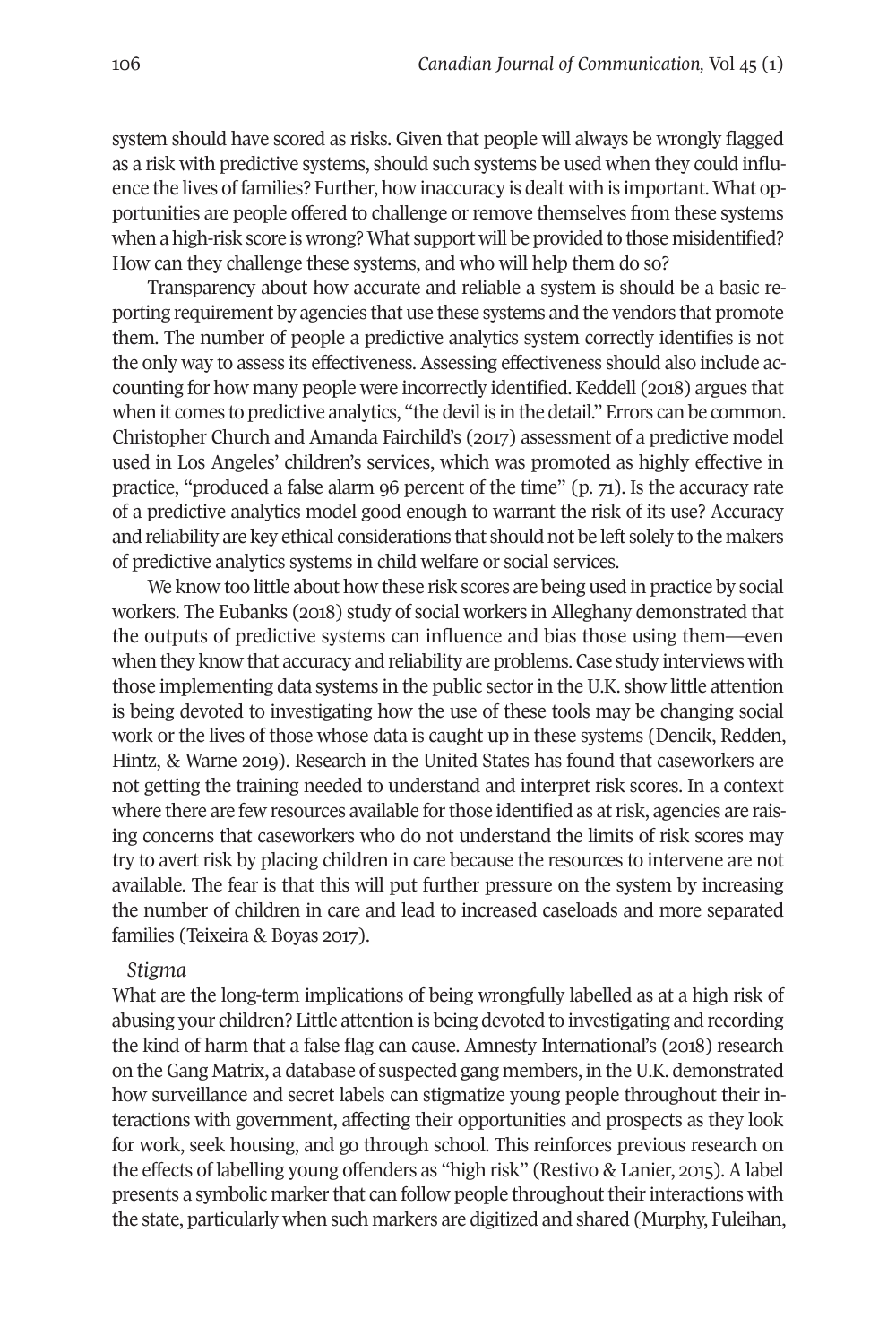Richards, & Jones, 2011). If someone turns their life around, to what extent are those holding their electronic records able to account for this change? Do those who have been labelled have the opportunity to change how they have been tagged? Do people even know they have been labelled in a system?

## *The limits of the data*

The data held by social welfare agencies are limited. This is primarily because data systems and privacy regulations often determine and limit the kind of information that can be recorded. Also, as noted by Gillingham and Graham (2017):

[T]he data that exist on human service information systems are created by people making subjective decisions about what to record and exclude. … [T]he introduction of information systems has reconfigured the kinds of information that social workers use to make decisions about intervention, this has consequences for the kind of big data that are available to be mined—in-depth social explanations of the complex problems faced by service users have been replaced by informational surface descriptions that rely on the codification of characteristics in order to predict the risk of adverse effects. Narrative accounts of the circumstances of service users have been lost in databases with information geared more to operationality than meaning. (p. 139)

In response to this limitation, Gillingham and Graham (2017) argue for "reflexive data science" (p.143). One way of doing this is to ensure that notes can be used to document the subjective decisions made about data recording and transformations.Another challenge is that data systems such as these are limited by the datasets they use and the kind of information they collect, and this can bias what kind of information can be "known" and the type of information that is treated as valuable. For example, a predictive analytics system that looks for correlations and patterns to identify at-risk children does not tell us much about the kinds of factors that contribute to healthier families. For example, this kind of data does not capture the positive effects of supportive programs such as "Sure Start" in the U.K. or after-school clubs, or the negative effects of cuts to these types of programs. Another limit is that these systems, in their emphasis on correlation over causation, can individualize social problems by directing attention away from the structural causes of social problems (Keddell, 2015). Finally, the risk scores produced by predictive systems must themselves be understood as being limited, since the score is often not accompanied by an explanation of how it was created, how it should be interpreted, and why a person was flagged. For these reasons Church and Fairchild (2017) have argued that such systems must provide "contextual reasoning for why certain cases are being flagged" (p. 78).

# **Conclusion**

The issues and risks identified in this article demonstrate the need for greater public deliberations about the use of predictive analytics in child welfare, particularly now that these systems are being introduced. This should happen sooner rather than later, before government bodies become technologically locked in to private companies through contractual arrangements and technological momentum makes it difficult to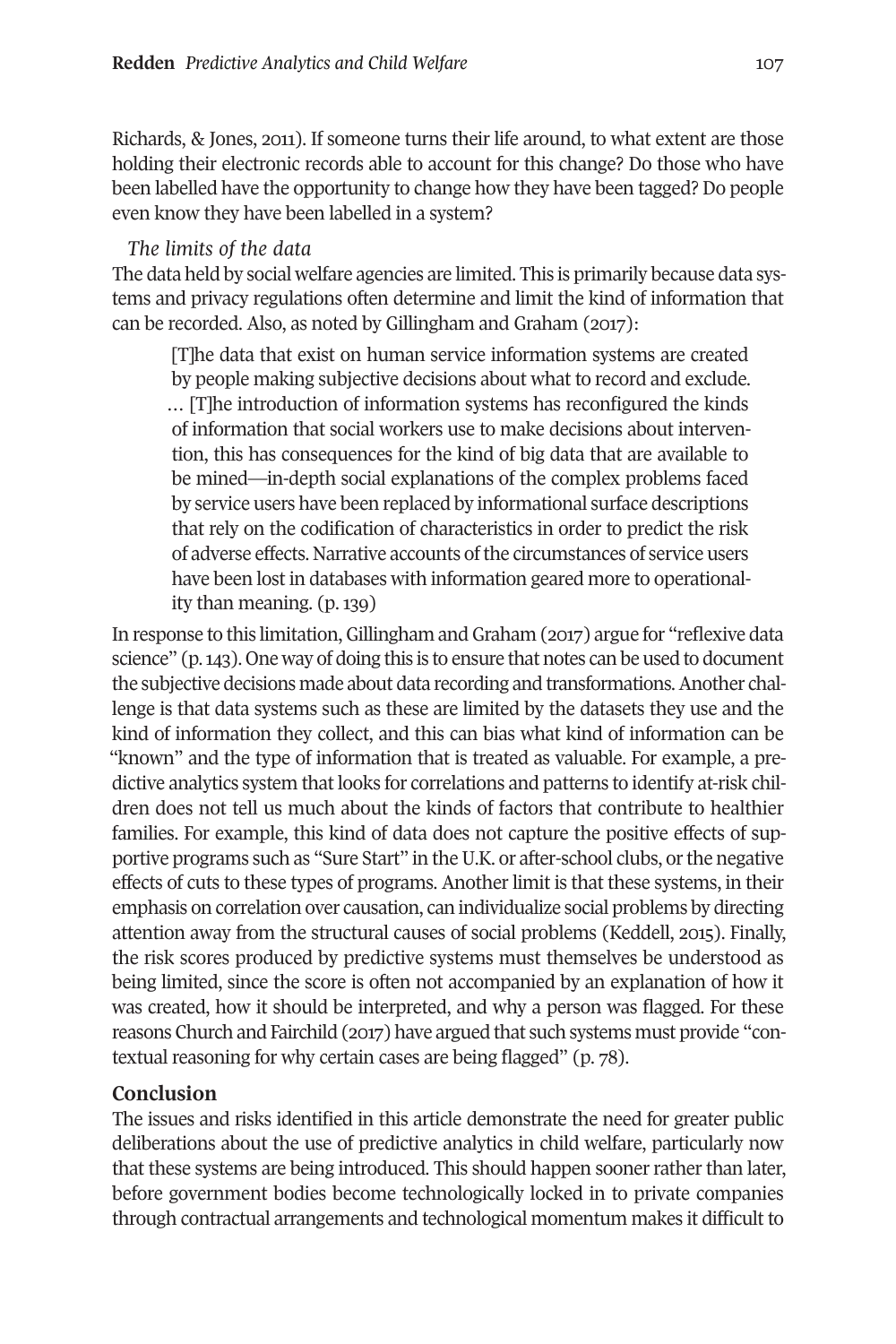change a system (McQuillan, 2017). This article has summarized a number of concerns and risks that were identified through child welfare case studies and a literature review conducted as part of Data Justice Lab research. These concerns and risks relate to 1) lack of transparency; 2) bias; 3) accuracy and reliability 4) stigmatization, and 5) the limits of the data. When predictive analytics systems are being considered for social services there needs to be greater public consultation before implementation, which includes the option ofthe public deciding "no-go" areas. Since identified risks have the potential to disproportionately harm already marginalized communities and may further reinforce inequality, particular effort is needed to engage those who stand to be most affected. Often these systems are well intentioned and implemented by those trying to do more with less. Irrespective of good intentions, there is a danger that the risks and unintentional harms that can be caused by these systems are being dismissed or ignored as more and more public bodies introduce them. This is notin anyone's interest. The potential problems and risks embedded in these systems, as identified in this article, make clear that critique and dissent, particularly from those affected by these systems as well as practitioners, must be encouraged. Public administrators need to be more transparent about the range of risks that come with these systems. Ethical considerations should be publicly deliberated. Input from those affected by these systems, including practitioners such as social workers, should be part of systems of oversight.

At a social level, it is necessary to be cognizant of the kind of society and future being created through the use of new data systems in public services. Public bodies are building vast and interlinked datasets about the people who rely on public services and then subjecting those whose data are automated and held by these systems to algorithmically informed decision-making (Eubanks, 2018). The over-representation of poor populations in these systems suggests we are moving to a society where the poor are always under suspicion. Discourses and belief systems that there can be simple technocratic solutions to complex social problems can be highly influential (Gillingham, 2018; Morozov, 2013). Such techno-solutionism can direct attention away from the larger political and economic forces leading to family breakdown.

The fact that all of this is already happening puts societies at risk of normalizing datafied practices before there has been a chance for debate (McQuillan, 2017). As argued by Dan McQuillan, addressing these imbalances "requires something radically democratic" (2017, p. 7). Dillon Reisman, Jason Schultz, Kate Crawford, and Meredith Whittaker (2018) recommend a range of due-process infrastructures to govern predictive analytics systems. Cathy O'Neil (2016) argues that accountability should extend across the life cycle of projects and involve auditing the integrity of the data; the terms being used and the definition of success; the accuracy of models, with particular attention to who they fail; the long-term effects of the algorithms being used; and finally, the feedback loops being created through new big data applications. Others suggest changes to governance structures, such as the implementation of people's councils (McQuillan, 2017) and national algorithm safety boards (Schneiderman, 2016). Common among all of these suggested approaches is that the solution must be more than technical and involve recognizing that challenging the risks that come with datafied systems must be tied to efforts to advance social justice (Dencik et al., 2016).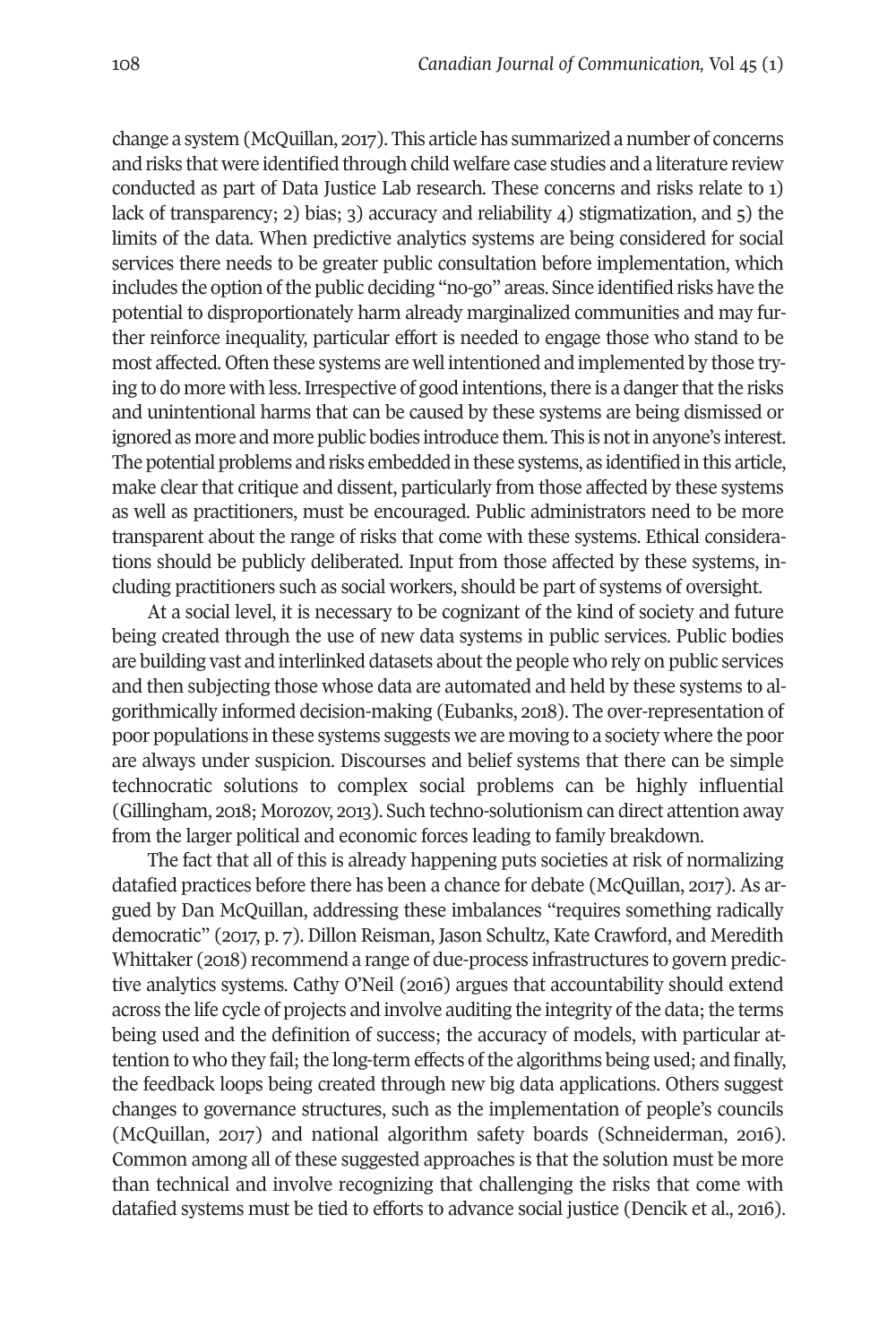# **Acknowledgements**

This research is part of a larger Data Justice Lab co-led project investigating the uses of data systems in the U.K. public sector. The project is funded by the Open Society Foundations. Special thanks to my Data Justice Lab colleagues Lina Dencik, Arne Hintz, Emiliano Treré, Harry Warne, and Jessica Brand.

#### **References**

- Alfandari, Ravit. (2017). Systemic barriers to effective utilization of decision-making tools in child protection practice. *Child Abuse & Neglect, 67*, 207–215.
- Amnesty International. (2018). *Met Police using "racially discriminatory" Gangs Matrix database.* URL: [https://www.amnesty.org.uk/press-releases/met-police-using-racially-discriminatory-gangs](https://www.amnesty.org.uk/press-releases/met-police-using-racially-discriminatory-gangs-matrix-database) [-matrix-database](https://www.amnesty.org.uk/press-releases/met-police-using-racially-discriminatory-gangs-matrix-database) [September 30, 2018].
- Angwin, J., Larson, J., Mattu, S., & Kirchner, Lauren. (2016, May). Machine bias*. ProPublica*, *23*. URL: <https://www.propublica.org/article/machine-bias-risk-assessments-in-criminal-sentencing> [September 2, 2016].
- Church, Christopher E., & Fairchild, Amanda J. (2017). In search of a silver bullet: Child welfare's embrace of predictive analytics. *Juvenile & Family Court Journal*, *68*(1), 67–81.
- Council of the European Union/European Parliament. (2016, April 27). *Regulation of the European Parliament and of the Council on the protection of natural persons with regard to the processing of personal data and on the free movement of such data and repealing Directive 95/46/EC* (General Data Protection Regulation). URL: [https://op.europa.eu/en/publication-detail/](https://op.europa.eu/en/publication-detail/-/publication/3e485e15-11bd-11e6-ba9a-01aa75ed71a1/language-en) [-/publication/3e485e15-11bd-11e6-ba9a-01aa75ed71a1/language-en](https://op.europa.eu/en/publication-detail/-/publication/3e485e15-11bd-11e6-ba9a-01aa75ed71a1/language-en) [December 15, 2019].
- Dencik, Lina, Hintz, Arne, & Cable, Jonathan. (2016). Towards data justice? The ambiguity of antisurveillance resistance in political activism. *Big Data & Society*, July-December, 1–12. doi: [10.1177/2053951716679678](https://doi.org/10.1177/2053951716679678)
- Dencik, Lina, Hintz, Arne, Redden, Joanna, & Warne, Harry. (2018). *Data scores as governance: Investigating uses of citizen scoring in public services* [Project report]. Cardiff, UK: Data Justice Lab.URL: [https://datajustice.files.wordpress.com/2018/12/data-scores-as-governance-project](https://datajustice.files.wordpress.com/2018/12/data-scores-as-governance-project-report2.pdf) [-report2.pdf](https://datajustice.files.wordpress.com/2018/12/data-scores-as-governance-project-report2.pdf) [March 1, 2019].
- Dencik, Lina, Redden, Joanna, Hintz, Arne and Warne, Harry. (2019). The 'golden view': data-driven governance in the scoring society. *Internet Policy Review*. 8(2), doi: <10.14763/2019.2.1413>
- Eubanks, Virginia. (2018). *Automating inequality*. New York, NY: Macmillan.
- Gillingham, Philip. (2018) From bureaucracy to technocracy in a social welfare agency: A cautionary tale. *Asia Pacific Journal of Social Work and Development*. doi: [10.1080/02185385](https://doi.org/10.1080/02185385.2018.1523023) [.2018.1523023](https://doi.org/10.1080/02185385.2018.1523023)
- Gillingham, Philip, & Graham, Timothy. (2017). Big data in social welfare: The development of a critical perspective on social work's latest "electronic turn." *Australian Social Work*, *70*(2), 135–147.
- Gray, Mia, & Barford, Anna (2018). The depths of the cuts: The uneven geography of local government austerity. *Cambridge Journal of Regions, Economy and Society*, *11*(3), 541–563.
- Hurley, Mikella, & Adebayo, Julius (2016). Credit scoring in the era of big data. *Yale Journal of Law and Technology*, *18*(1), 1–69. URL: http://digitalcommons.law.yale.edu/yjolt/vol18/iss1/5 [July 2, 2019]
- Innes, David, & Tetlow, Gemma. (2015, September). Delivering fiscal squeeze by cutting local government spending. *Fiscal Studies, 36*(3), 303–325. URL: [https://www.ifs.org.uk/publications](https://www.ifs.org.uk/publications/8033) [/8033](https://www.ifs.org.uk/publications/8033) [October 5, 2018].
- Keddell, Emily. (2018, April 6). *Risk prediction tools in child welfare contexts: The devil is in the detail*. husITa. URL: [http://www.husita.org/risk-prediction-tools-in-child-welfare-contexts-the](http://www.husita.org/risk-prediction-tools-in-child-welfare-contexts-the-devil-in-the-detail) [-devil-in-the-detail/](http://www.husita.org/risk-prediction-tools-in-child-welfare-contexts-the-devil-in-the-detail) [August 7, 2018].
- Keddell, Emily. (2015). The ethics of predictive risk modelling in the Aotearoa/New Zealand child welfare context: Child abuse prevention or neo-liberal tool? *Critical Social Policy*, *35*(1), 69–88.
- Kitchin, Rob. (2017). Thinking critically about and researching algorithms.*Information Communication and Society*, *20*(1), 14–29.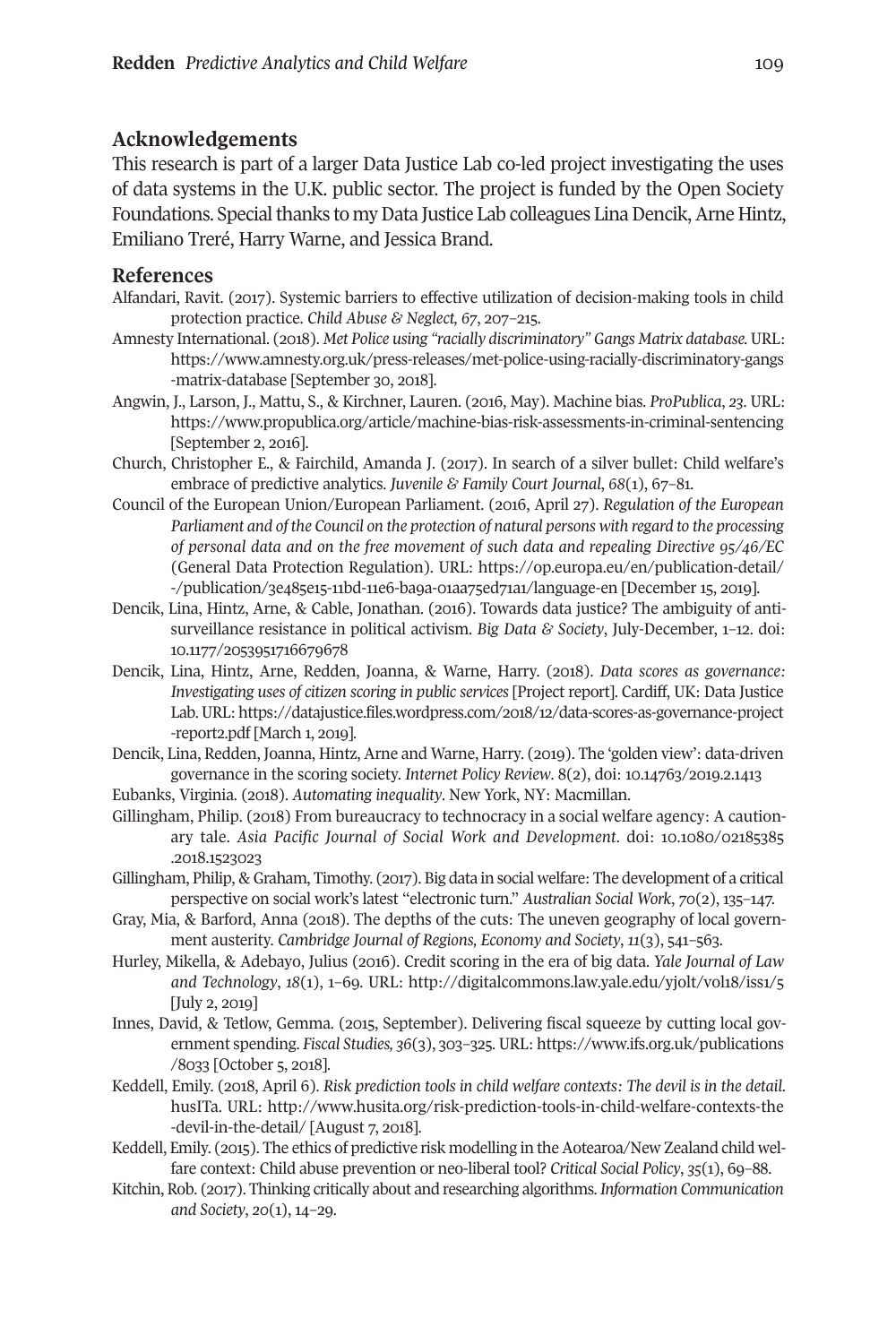- London Borough of Hackney. (2017, April 17). FOI response to request by Mr. Knuutila. URL: [https://www.whatdotheyknow.com/request/documents\\_relating\\_to\\_the\\_childr#incoming](https://www.whatdotheyknow.com/request/documents_relating_to_the_childr#incoming-1143765) [-1143765](https://www.whatdotheyknow.com/request/documents_relating_to_the_childr#incoming-1143765) [September 10, 2018].
- McQuillan,Dan. (2018).People's councils forethicalmachinelearning.*SocialMedia+Society*April-June,1–10.
- Morozov, Evegny. (2013). *To save everything click here: Technology solutionism and the urge to fix problems that don't exist*. New York, NY: Allen Lane.
- Munro, Eileen. (2010, October 1). *The Munro review of child protection. Part one: A systems analysis*. London, UK: Department for Education. URL: [https://www.gov.uk/government/publications](https://www.gov.uk/government/publications/munro-review-of-child-protection-part-1-a-systems-analysis) [/munro-review-of-child-protection-part-1-a-systems-analysis](https://www.gov.uk/government/publications/munro-review-of-child-protection-part-1-a-systems-analysis) [December 10, 2016].
- Murphy, Daniel S., Fuleihan, Brian, Richards, Stephan C., & Jones, Richard S. (2011). The electronic "scarlet letter": Criminal backgrounding and a perpetual spoiled identity. *Journal of Offender Rehabilitation*, *50*(3), 101–118.
- O'Neill, Cathy. (2016) *Weapons of math destruction*. New York, NY: Crown.
- O'Neill, Cathy. (2017). The era of blind faith in big data must end. Ted Talks. URL: https://www.ted .com/talks/cathy\_o\_neil\_the\_era\_of\_blind\_faith\_in\_big\_data\_must\_ed [October10, 2017].
- Overdorf, Rebekkah, Kulynych, Bogdan, Balsa, Ero, Troncoso, Carmela, & Gürses, Seda. (2018). POTS: protective optimization technologies. *Computers and Society.* URL: [https://arxiv.org/pdf](https://arxiv.org/pdf/1806.02711.pdf) [/1806.02711.pdf](https://arxiv.org/pdf/1806.02711.pdf) [October 3, 2018].
- Pasquale, Frank. (2015). *The black box society: The secret algorithms that control money and information*. Boston, MA: Harvard University Press.
- Petrie, Issy, Ayrton, Carla, & Tinson, Adam. (2018, September 11). *A quiet crisis: Changes in local governmentspending on disadvantage*. London,UK: Lloyds Bank Foundation for England and Wales. URL: <https://www.npi.org.uk/publications/local-government/quiet-crisis/> [October 5, 2018].
- Powles, Julia, & Hodson, Hal. (2017). Google DeepMind and healthcare in an age of algorithms. *Health and Technology*, *7*(4), 351–367.
- Prainsack, Barbara. (2017). Research for personalized medicine: Time for solidarity. *Medicine and Law*, *36*(1), 87–98.
- Redden, Joanna. (2018). Democratic governance in an age of datafication: Lessons from mapping government discourses and practices. Big Data & Society. doi: [10.1177/2053951718809145](https://doi.org/10.1177/2053951718809145) [February 6, 2019].
- Reisman, Dillon, Schultz, Jason, Crawford, Kate, & Whittaker, Meredith. (2018). Algorithmic impact assessments: A practical framework for public agency accountability. *AI Now,* 1–22. URL: <https://ainowinstitute.org/aiareport2018.pdf> [July 10, 2018].
- Restivo, Emily, & Lanier, Mark M. (2015). Measuring the contextual effects and mitigating factors of labelling theory. *Justice Quarterly*, *32(*1), 116–141.
- Science and Technology Committee. (2018). *Algorithms in decision-making inquiry.* London, UK: Parliament. URL: [https://www.parliament.uk/business/committees/committees-a-z](https://www.parliament.uk/business/committees/committees-a-z/commons-select/science-and-technology-committee/inquiries/parliament-2017/algorithms-in-decision-making-17-19/) [/commons-select/science-and-technology-committee/inquiries/parliament-2017](https://www.parliament.uk/business/committees/committees-a-z/commons-select/science-and-technology-committee/inquiries/parliament-2017/algorithms-in-decision-making-17-19/) [/algorithms-in-decision-making-17-19/](https://www.parliament.uk/business/committees/committees-a-z/commons-select/science-and-technology-committee/inquiries/parliament-2017/algorithms-in-decision-making-17-19/) [January 10, 2019].
- Shapiro, Aaron. (2017). Reform predictive policing. *Nature*. *541* (7638), 458–460. URL: [https://](https://www.nature.com/news/reform-predictive-policing-1.21338) [www.nature.com/news/reform-predictive-policing-1.21338](https://www.nature.com/news/reform-predictive-policing-1.21338) [July 2, 2019].
- Shneiderman, Ben. (2016). Opinion: The dangers of faulty, biased, or malicious algorithms requires independent oversight. *PNAS*, *113*(48), 13538–13540.
- Stoneham, Jennifer, Stockdale, Keira, & Gossner, Delphine. (2017, October 5). Emerging development in evidence-based practices in child welfare: the role of proactive, data driven, community safety interventions, Prevention Matters Conference. URL: [https://skprevention.ca/wp](https://skprevention.ca/wp-content/uploads/2017/09/October-5-1050-1150-Keira-Stockdale-Emerging-Developments.pdf) [-content/uploads/2017/09/October-5-1050-1150-Keira-Stockdale-Emerging-Developments.pdf](https://skprevention.ca/wp-content/uploads/2017/09/October-5-1050-1150-Keira-Stockdale-Emerging-Developments.pdf) [October 5, 2018].
- Teixeira,Christopher,&Boyas, Matthew. (2017,June). *Predictive analyticsin childwelfare*.U.S.Department of Health and Human Services. Office of the Assistant Secretary for Planning and Evaluation. URL: [https://aspe.hhs.gov/system/files/pdf/257846/PACWAnIntroductionAdministrators](https://aspe.hhs.gov/system/files/pdf/257846/PACWAnIntroductionAdministratorsPolicyMakers.pdf) [PolicyMakers.pdf](https://aspe.hhs.gov/system/files/pdf/257846/PACWAnIntroductionAdministratorsPolicyMakers.pdf) [October 5, 2018].